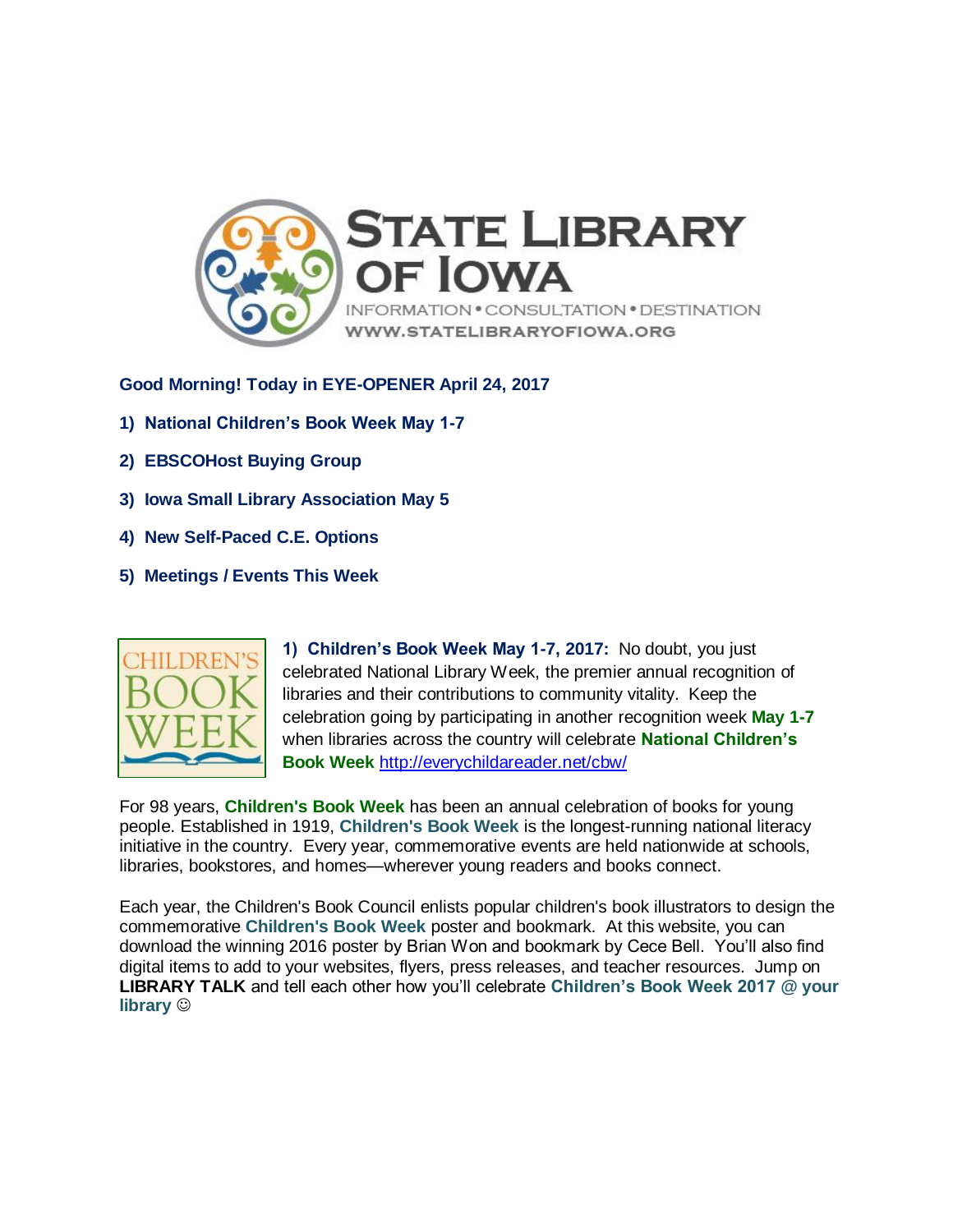

**2) EBSCOHost Buying Group:** Jay Peterson has this news about extra databases available from EBSCO. The **EBSCOhost Buying Group** is offering additional resources again this year. Many Iowa libraries already subscribe to "add-on databases," meaning libraries are purchasing products such as *Novelist*, *Hobbies & Crafts*, *Small Engine Repair* in addition to the base EBSCOHost package supplied by the State Library. The good news is these additional products are available at significant discounts.

As part of a **trial period** that extends **until May 31**, the six products listed below are those available to look at. These live links take you to EBSCO webpages with much more information about each one:

- **[Auto Repair Reference Center](http://support.ebsco.com/knowledge_base/index.php?page_function=select_service&sid=1031)**
- **[Consumer Health Complete](http://support.ebsco.com/knowledge_base/index.php?page_function=select_service&sid=1051)**
- **[Hobbies and Crafts Reference Center](http://support.ebsco.com/knowledge_base/index.php?page_function=select_service&sid=1087)**
- **[Home Improvement Reference Center](http://support.ebsco.com/knowledge_base/index.php?page_function=select_service&sid=1070)**
- **[NoveList Plus](http://support.ebsco.com/knowledge_base/index.php?page_function=select_service&sid=1077)**
- **[Small Engine Repair Reference Center](http://support.ebsco.com/knowledge_base/index.php?page_function=select_service&sid=1069)**

To help you decide which of these products will best meet your community interests, take advantage of this current **trial period.** Again, the **trial period extends until May 31st** and as Jay advises: "... we highly recommend you add them now so we can bring many libraries into one grouping rather than bringing libraries in little by little throughout the year. However, if you can't arrange the money now, but could pay later in the year, we can work with you on that..."

**Trial Period Instructions:** log into the FREE TRIAL using this link **[http://trial.ebscohost.com](http://trial.ebscohost.com/)** Then for USER ID, use **iowa3** / for PASSWORD use **buyinggroup**.

We are offering one more resource that we can't provide a trial for and that is a marketing application called *Library Aware*. Learn more about *Library Aware* here **<https://www.libraryaware.com/>** Be sure to let Jay Peterson know if any questions [\(jay.peterson@iowa.gov](mailto:jay.peterson@iowa.gov) )

## **3) Iowa Small Library Association Meeting May 5:** The spring meeting of the **Iowa Small Library**

**Association** (ISLA, a subdivision of ILA) is quickly approaching on **May 5**. The meeting runs from **9:30AM-12:30PM**, beginning with a business meeting and followed by a program on time management for 2 c.e credits. The meeting will be conducted online.

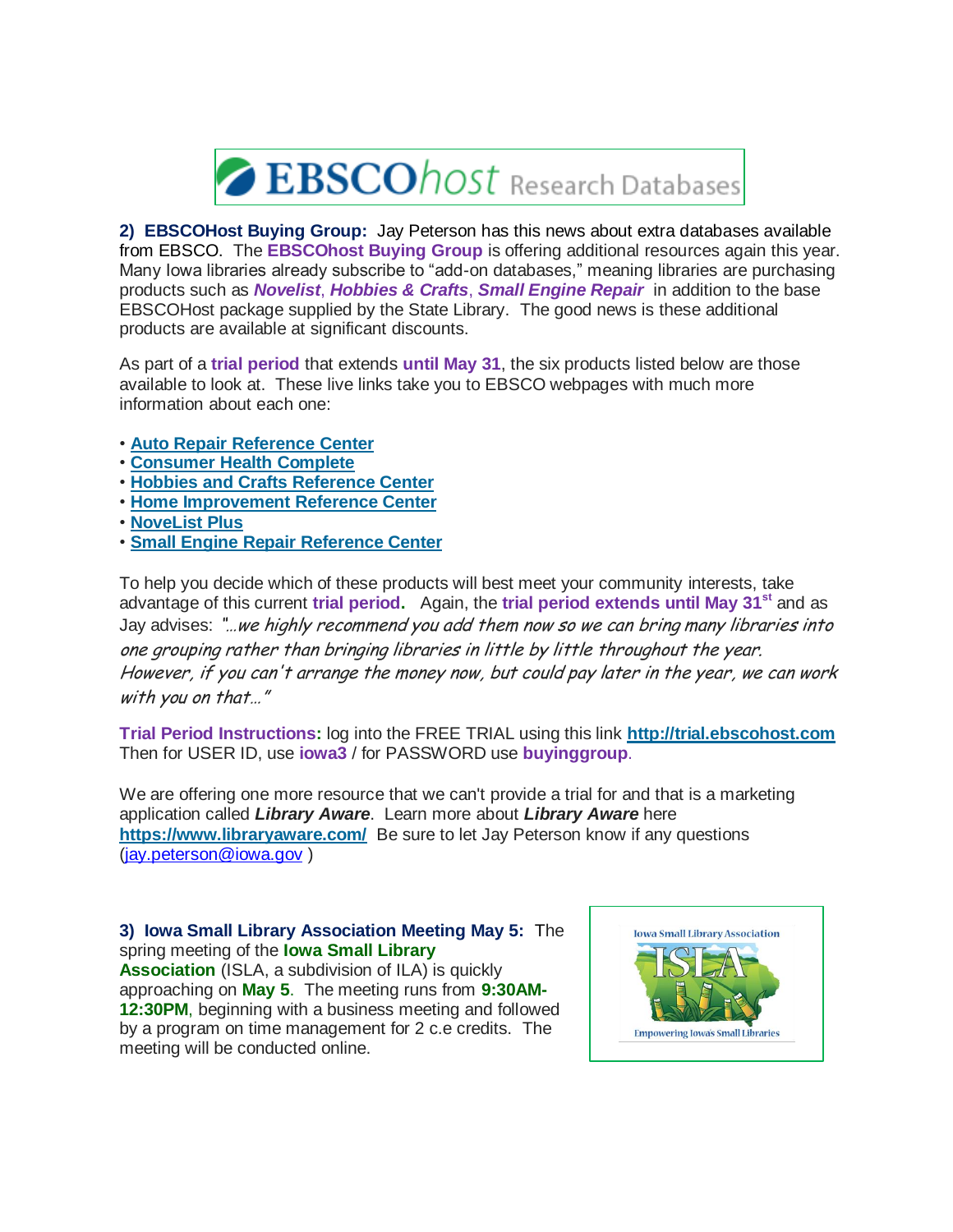At this writing, **ISLA** is looking for libraries willing to act as site hosts, so that people can gather at the host locations and watch the program as a group. If your library is willing to be a site host, please indicate that on the registration form.

There is a nominal fee to attend; the cost varies depending your **ILA** and/or **ISLA** membership status. This is the cost break-down:

## **\$5 fee for ILA / ISLA members \$10 for non-ISLA \$15 non-ILA / non-ISLA**

Of special note: two scholarships will be given away to spring meeting attendees:

- **One (\$100) Summer Reading Program Scholarship** awarded to an attendee from a library size A or B
- **One of three (\$150 each) ILA Conference Scholarships** to attend the ILA conference October 18-20 in Coralville. To be eligible to win, you must attend the ISLA spring program, be a member of ISLA, and currently work in a small library (size A-E)

About two weeks ago on NW District List, I posted two flyers connected with this event: one was the full program description, one was the registration form. Please look to those documents for full meeting information; additionally, you're welcome to contact Sarah Sellon, ISLA Program Committee Chair (319-848-7616 [/ssellon@ely.lib.ia.us](mailto:ssellon@ely.lib.ia.us)) with questions.



 **4) New Self-Paced C.E. Options**: Continuing Education Coordinator Alysia Peich is especially happy to share this news: the State Library announces **new self-paced options** for your continuing education! These courses are

considered *"on demand,"* meaning you work on your own and for as long as you need to complete the course.

Alysia has more: "…Most of our **self-paced, on-demand courses** include recordings of our past webinars, which are broken into shorter chunks so that you do not have to watch a full recording in one sitting. After viewing the video clips, there is a short quiz that tests your understanding. After answering all of the quiz questions correctly, an attendance certificate is unlocked. You can print and/or save the certificate for your records. Your CE catalog account will also reflect when you've completed each course successfully."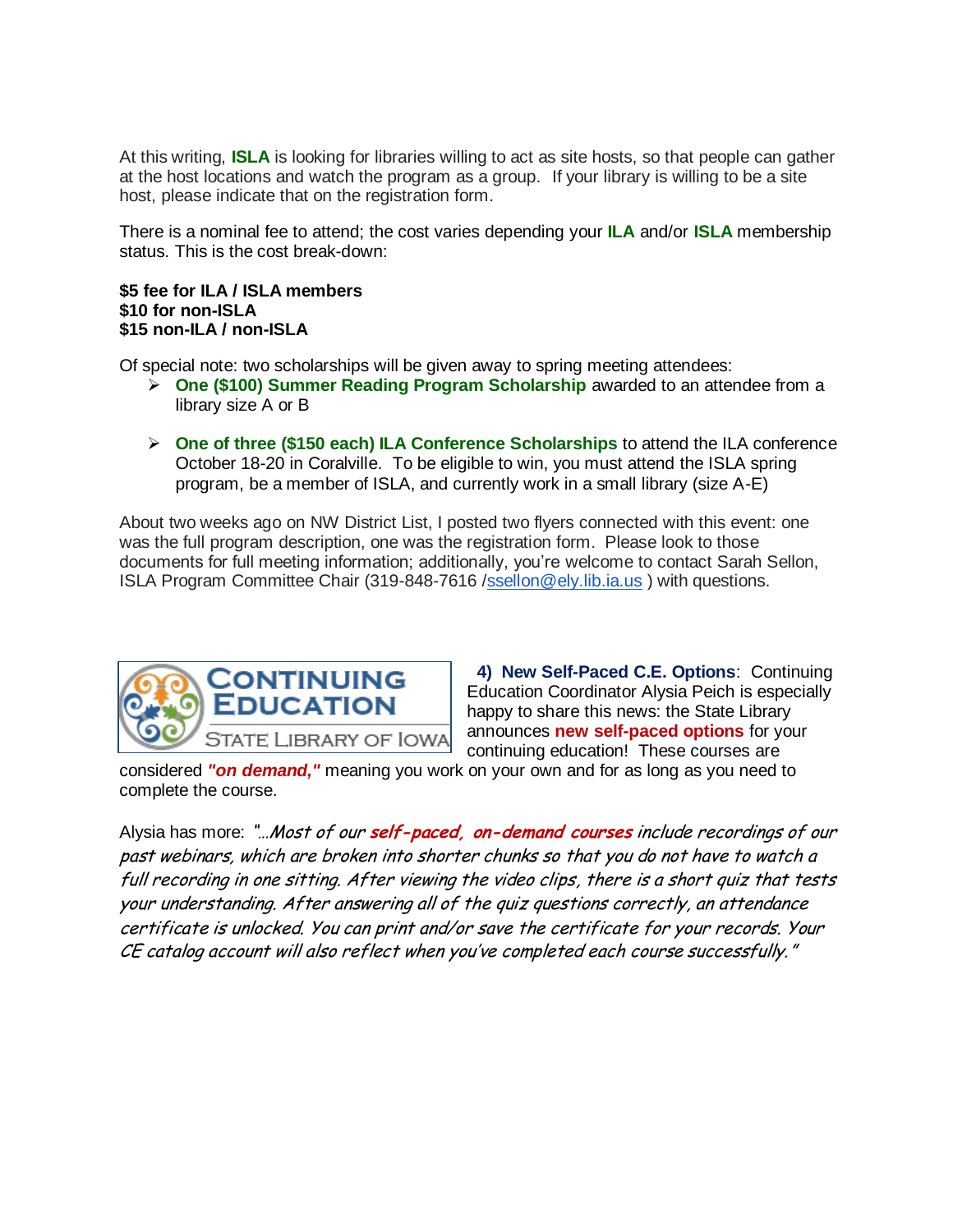

Register for **self-paced on-demand courses** in the CE catalog [https://statelibraryofiowa.lmscheckout.com](https://statelibraryofiowa.lmscheckout.com/) just as you would for a live webinar or face-to-face event. You can search for selfpaced courses using the **"self-paced"** tag and selecting **"on demand"—**see illustration at left.

After registering, go to **"My Account"** and look for the name of the **self-paced course**. Click on the **"Launch"** button to the right of the course title. Clicking on the launch button will take you to Moodle, where you will see the recordings, quiz, and certificate.

**Important:** You must always access your **self-paced on demand courses** from the CE catalog. To return to your selfpaced courses, log into the catalog and go to **"My Account"** in order to access your course using the **"Launch"** button.

**Self-paced courses** currently available for registration:

- *Chocolate and the Art of Programming* (1.5 credits)
- *Intellectual Freedom, Censorship, and Confidentiality* (1.5 credits)
- *Reliable Records Retention For Your Library* (1 credit)
- *One Book, One Community Programs* (1.5 credits)
- *Digitizing with Iowa Heritage Digital Collections* (1 credit)
- *Open Meetings: It's the Law* (1.5 credits)
- *Deciding for E-rate* (1 credit)

We'd love to hear from you when you give this a whirl, let us know about your experience. In the meantime, send Alysia some chocolate or something—she's done the heavy lifting on this project, which continues to be a big undertaking.

## **Thanks to Alysia for this article—and for these new self-paced education options**!



**5) Meetings / Events This Week:** Still more opportunities to watch **webinars previewing the new SILO ILL System** this week—refer to the new **C.E. Catalog** for time slots still open <https://statelibraryofiowa.lmscheckout.com/Course/index>

In addition, **several more State Library-sponsored webinars** also take place this week. These are found in the C.E. Catalog and there are plenty of virtual seats available. **Register please!** <https://statelibraryofiowa.lmscheckout.com/Course/index>